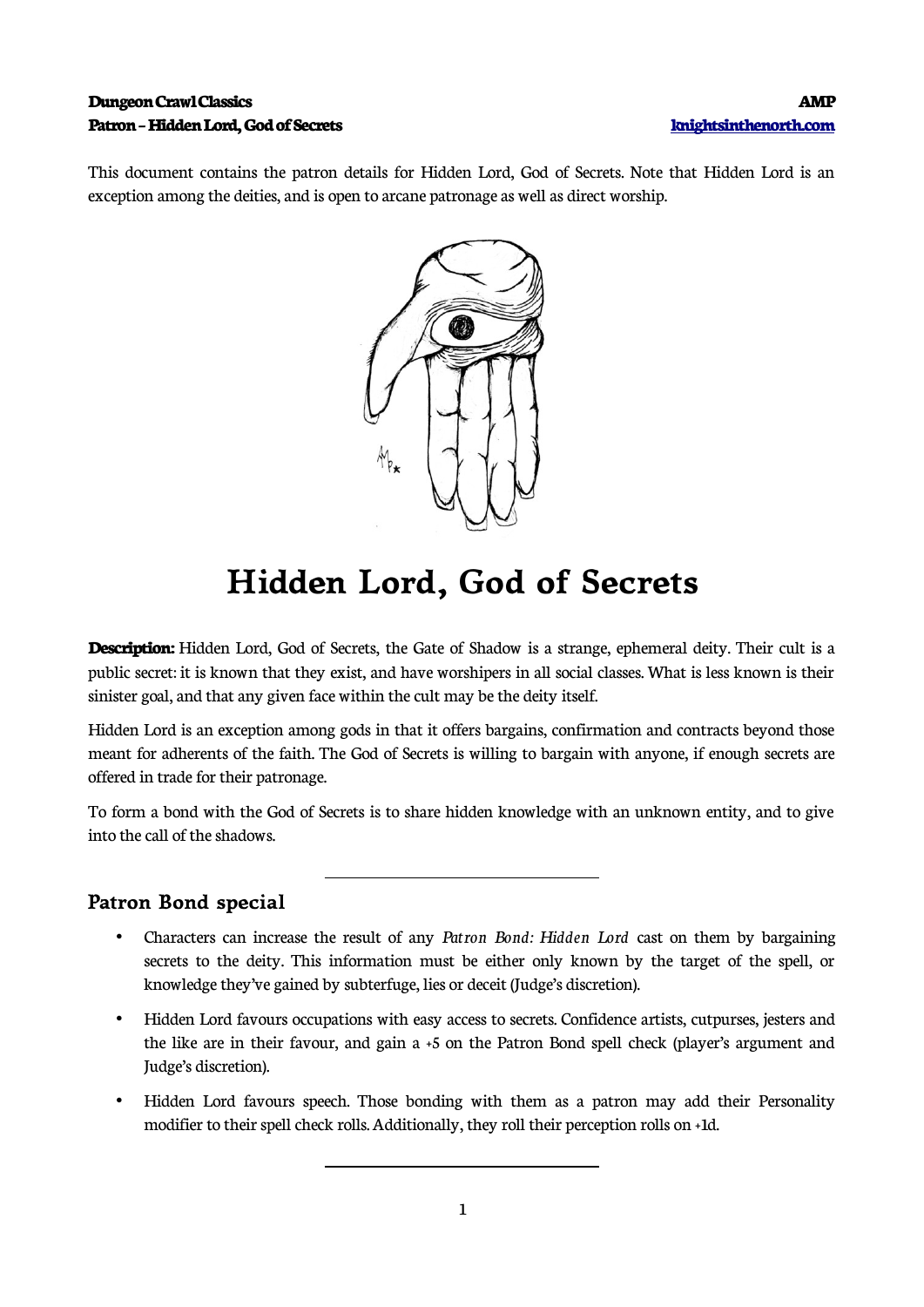# **Invoke Patron – Hidden Lord:**

Invoking Hidden Lord's patronage has the following effects.

| TABLE A: Hidden Lord's Invoke Patron |                                                                                                                                                                                                                                                                                                                                                                                                                                                                                    |  |
|--------------------------------------|------------------------------------------------------------------------------------------------------------------------------------------------------------------------------------------------------------------------------------------------------------------------------------------------------------------------------------------------------------------------------------------------------------------------------------------------------------------------------------|--|
| <b>Check</b><br>result               | <b>Effect</b>                                                                                                                                                                                                                                                                                                                                                                                                                                                                      |  |
| $12 - 14$                            | The God of Secrets deigns to answer a single question, albeit cryptically. Instead of an obvious<br>solution or a clear appellation the asker receives directions to a person, location or entity<br>where the answer may be found.                                                                                                                                                                                                                                                |  |
| $15 - 17$                            | Hidden Lord assists the caster in hiding their secrets, almost as an afterthought. The caster<br>gains a $+4$ to sneaking and hiding, a $+2$ on social checks involving lying or bluffing, and a $+1$<br>on Will saves against mind reading and similar mental effects. The effect lasts 6 turns.                                                                                                                                                                                  |  |
| $18-19$                              | The Gate of Shadow lets a minor shade bleed through, to aid the caster. It is a creature of<br>darkness, shifting from one shadow to the next.                                                                                                                                                                                                                                                                                                                                     |  |
|                                      | The shade has a movement range of a 100' from the caster. It remains in existence for as long<br>as it can stay in the dark, or 2d4 turns. It can feed the caster both its sight and hearing<br>mentally, moves at 40', and can carry objects up to 1 lbs. It never speaks or fights. It has AC<br>20, 1d6 HP, and is dispelled by direct, voluminous light. Any other attacks against the shade<br>have a 50% chance of missing, and it cannot be damaged by non-magical weapons. |  |
| $20 - 23$                            | The God of Secrets allows the caster to ask a single question. The answer is curt and non-<br>descriptive, but to the point.                                                                                                                                                                                                                                                                                                                                                       |  |
| $24 - 27$                            | Hidden Lord lends the caster some of their power, allowing them to blend with the<br>surrounding shadows almost seamlessly. The caster gains a +10 to their sneak and hide, leaves<br>no tracks or traces of their passing, and gains a +5 to social checks involving intimidation. The<br>effect lasts for 6 turns.                                                                                                                                                               |  |
| 28-29                                | The Gate of Shadow opens itself for the caster, letting out a fully formed shade. It can slip<br>along shadows unnoticed, and share its sight and hearing with the caster mentally. It can<br>move entirely independently from the caster, and lurks around for 3d4 hours.                                                                                                                                                                                                         |  |
|                                      | The shade has AC 22, 2d6 HP, can wield weapons at a $+2$ bonus. The shade is dispelled by<br>direct and voluminous light, but beyond that any attacks against it have a 50% chance of<br>missing. It can only be damaged with magic or magical weapons.                                                                                                                                                                                                                            |  |
| $30 - 31$                            | The God of Secrets lends its form to the caster. For 3d4 hours they can meld with shadows at<br>will, becoming incorporeal as they please. They can only be damaged with magical weapons,<br>may travel from one shadow to the next within a 100' as a movement action, and cannot be<br>noticed without magic when incorporeal.                                                                                                                                                   |  |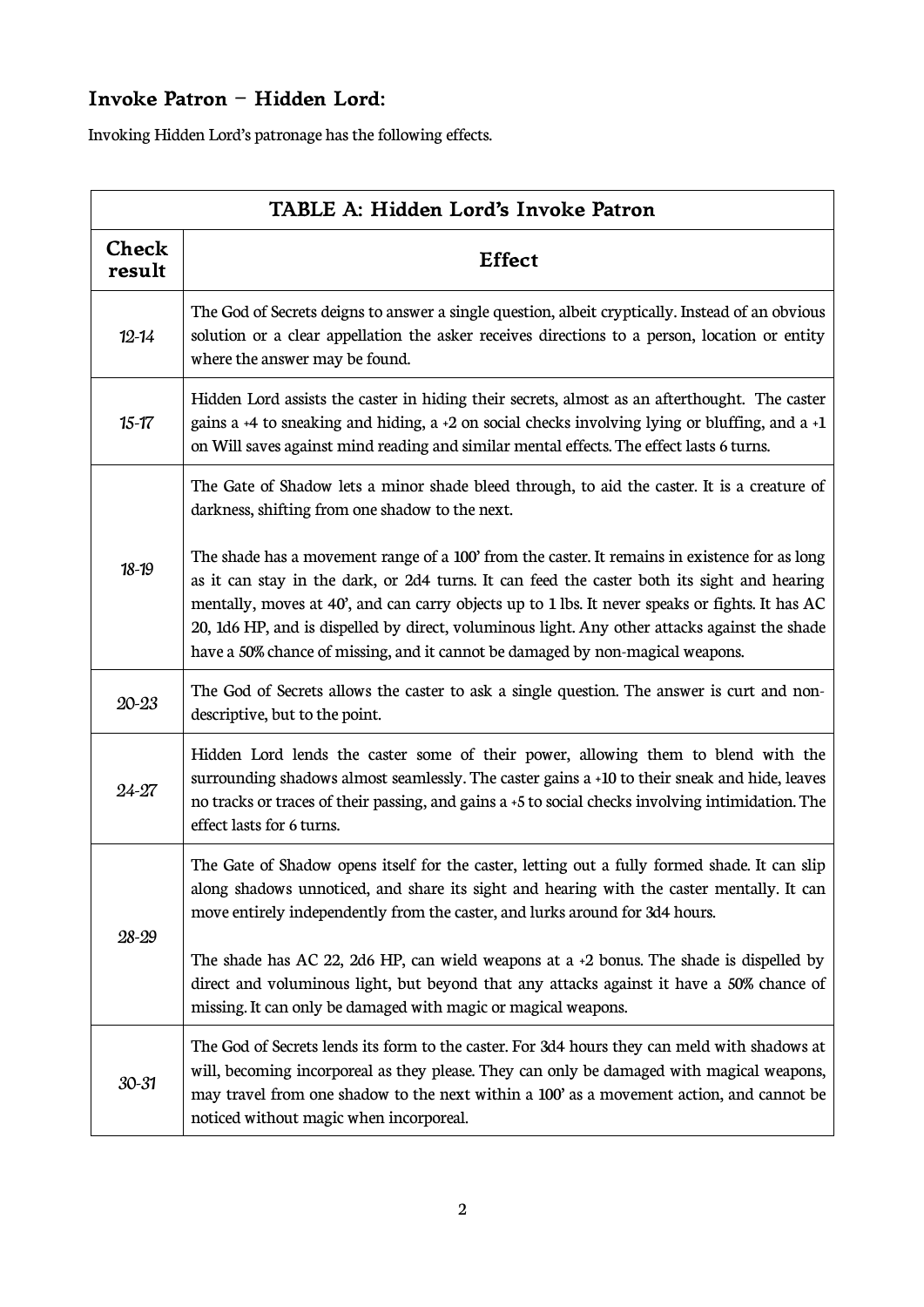|       | Hidden Lord's eldritch nature is made manifest as reality rips apart and the caster becomes a<br>rift to the Beyond. Horrid, viscous tentacles of darkness grasp everyone within a 50' radius<br>from the caster, dealing 3d8 crushing damage.                                                                                            |
|-------|-------------------------------------------------------------------------------------------------------------------------------------------------------------------------------------------------------------------------------------------------------------------------------------------------------------------------------------------|
| $32+$ | Everyone taking at least 12 points of damage from the tentacles is dragged towards the<br>sudden void: if they fail a DC 15 Fort save they are dragged into the Beyond the following<br>round. The caster immediately suffers Patron Taint, and cannot take any actions as their<br>physical presence momentarily deforms for two rounds. |

# **Patron Taint – Hidden Lord**

Use the following table for Hidden Lord's patron taint.

 $\overline{a}$ 

| TABLE B: Hidden Lord's Patron Taint |                                                                                                                                                                                                                                                                                                                           |  |
|-------------------------------------|---------------------------------------------------------------------------------------------------------------------------------------------------------------------------------------------------------------------------------------------------------------------------------------------------------------------------|--|
| D <sub>6</sub>                      | <b>Effect</b>                                                                                                                                                                                                                                                                                                             |  |
| $\mathbf{1}$                        | Hidden Lord leaves a trace of its power on the recipient. Their face changes subtly each time they<br>rest: eyes are farther apart, chin is wider, and so on. The people who know them intimately easily<br>notice the change, other pay no attention to the difference.                                                  |  |
|                                     | When this result is rolled a second time the recipients face changes configuration completely<br>every time they rest, and even those close to them are surprised by the change: the recipient has<br>completely different facial features every morning.                                                                 |  |
|                                     | When this is rolled a third time the character loses all facial features: their visage is a mask of skin<br>with no features to those watching or touching it, although they can feel their face as normal.<br>Mirrors always show the recipient's original features, but only to themselves.                             |  |
| $\overline{2}$                      | The recipient is hard to remember: people keep forgetting who they are and why they're around.                                                                                                                                                                                                                            |  |
|                                     | When this is rolled a second time people start confusing the character with other people.                                                                                                                                                                                                                                 |  |
|                                     | Finally, if this result is rolled a third time, even the recipient's friends start forgetting who they<br>are in the blink of an eye.                                                                                                                                                                                     |  |
| 3                                   | Strangely, the character's secrets start bleeding through: people seem to know them, and recognize<br>the character for odd, but real reasons. If this is rolled a second time the effect spreads to all those<br>around the recipient: people seem to be aware of the strangest secrets and facts of all those affected. |  |
|                                     | Finally, if this is rolled a third time, people around the recipient seem to be aware of the darkest<br>secrets of the recipient and those around them (and some of the information may be entirely<br>fictional).                                                                                                        |  |